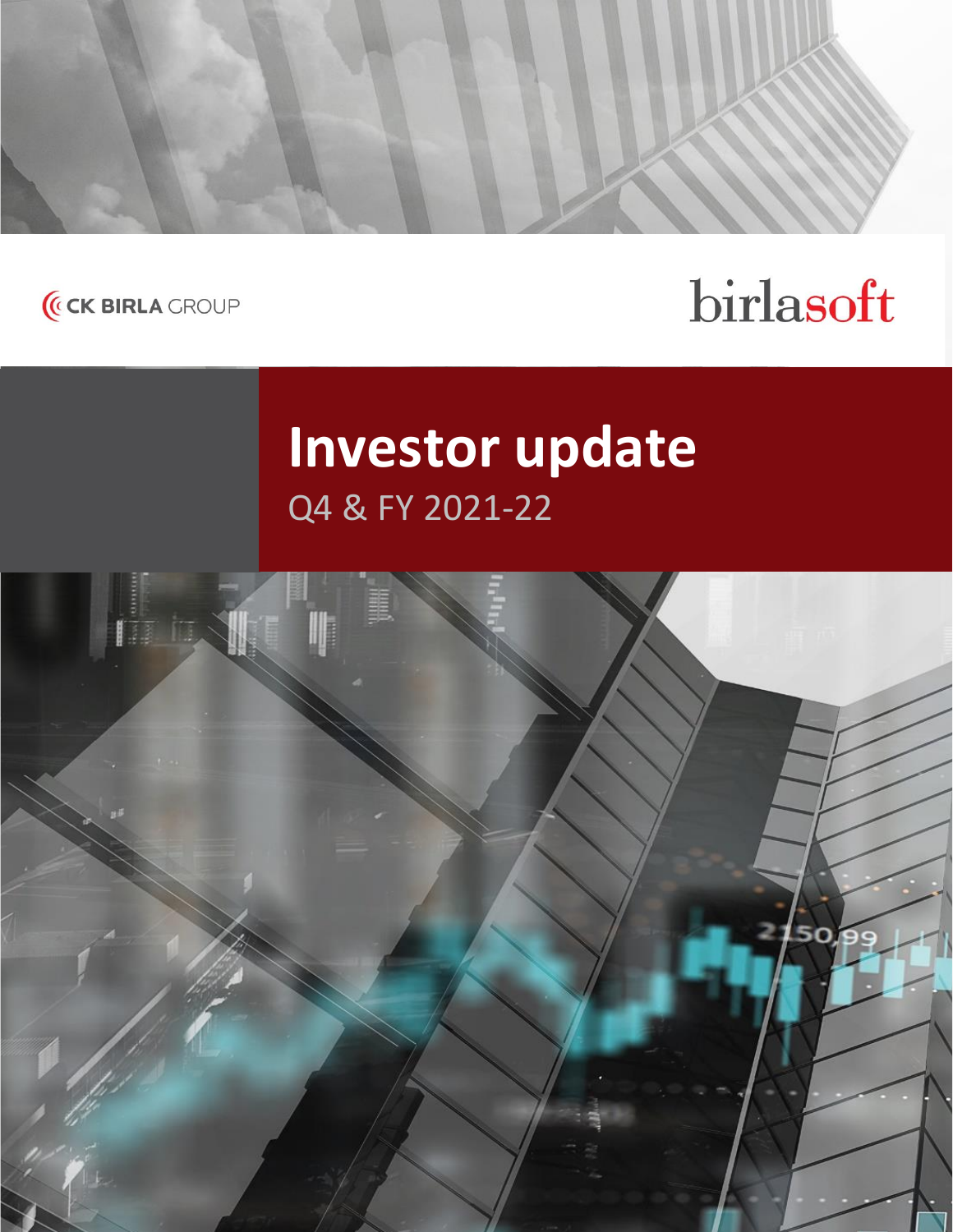# **Birlasoft FY22 PAT up 45% YoY**

### **Board announces buyback valued** *₹ 3,900 million, at ₹ 500/- per share*

**New Jersey, Noida (India), May 23, 2022**: Birlasoft [BSE: 532400, NSE: BSOFT], a part of the USD 2.8 billion diversified **CK Birla Group**, reported its audited consolidated financial results for the fourth quarter and year ended March 31, 2022.

**Dharmender Kapoor, Managing Director and Chief Executive Officer**, Birlasoft, said, *"We are pleased to report a well-rounded performance with a full year PAT increase of 45% and a 16% growth in the revenues. Our unwavering*  focus on clients has resulted in a multi-fold rise in the deal wins from the new customers, while our existing *engagements continue to flourish at a healthy pace. Birlasoft will continue to focus on capability enhancements across all industry and service lines as we see broad-based demand growth and are prepared to harness it. Having set the foundation with robust performance across key metrics this year, we remain optimistic about our FY23."*

### Key Financial highlights for Q4 FY22

### in US \$

- Revenue at \$ 146.4 M, up 2.1% QoQ & 18.8% YoY
- EBITDA at \$ 23.2 M, up 6.5% QoQ & 11.5% YoY o Margin at 15.8%, up 66 bps QoQ
- PAT at \$ 17.7 M, up 15.9% QoQ & 30.7% YoY
- Signed deals of TCV  $$$  222 M during the quarter

### Key Financial highlights for FY22

### m in US \$

- Revenue at \$ 555.2 M, up 15.8% YoY
- EBITDA at  $\frac{2}{3}$  86.0 M, up 20.4% YoY o EBITDA margin at 15.5% vs 14.9% in FY21
- PAT at \$ 62.3 M; up 43.6% YoY

### in INR (**₹**)

- Revenue at ₹ 11,014 million (M), up 2.8% QoQ and 22% YoY
- EBITDA at ₹ 1,745 M, up 7.2% QoQ & 14.5% YoY
- PAT at ₹ 1,329 M up 16.6% QoQ and up 34.3% YoY

#### in INR

- Revenue at ₹ 41,304 M, up 16.2% YoY
- EBITDA at ₹ 6,401 M, up 21% YoY o Margin expansion of 60 bps YoY
- PAT at ₹ 4,636 M, up 44.5% YoY o Basic EPS at Rs 16.63 per share

### Dividend

 $\overline{a}$ 

- The board of directors declared a final dividend of ₹ 3.00/- per share of ₹ 2 each for the financial year 2021-22
	- o The total dividend for the financial year 2021-22 at ₹ 4.50/- per share.

### Share Buyback

• Board of directors approved the buyback of equity shares for an aggregate amount not exceeding ₹ 3,900/- M ("Buyback Size") at a buyback price of ₹ 500/- per share. The Buyback is subject to approval by the shareholders.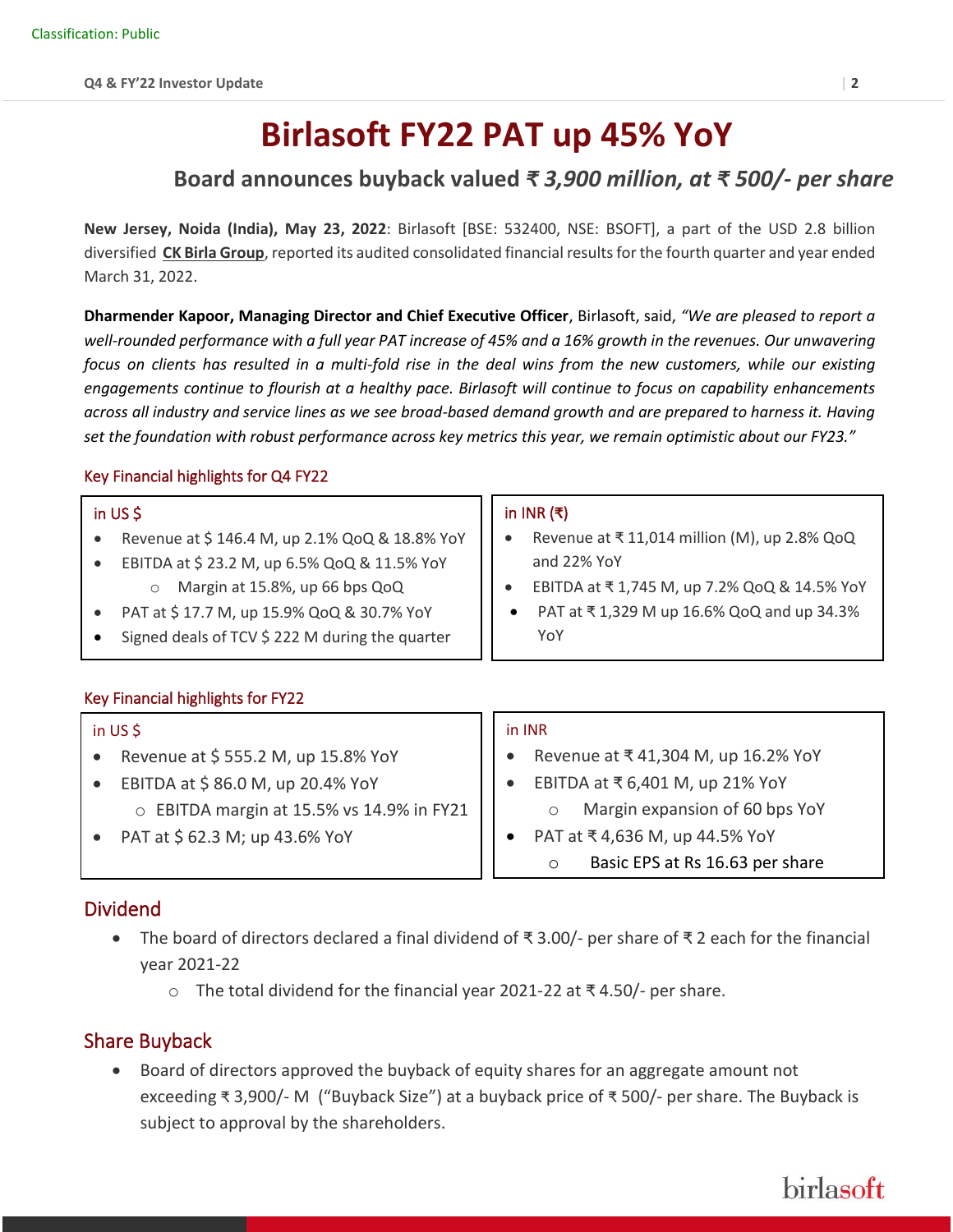- Buyback Size accounts for ~25% of the eligible net-worth as on March 31, 2022 on standalone basis. The Company proposes to buyback 7.8 M shares under the Buyback, which amounts to 2.79% of the total shares outstanding as on date.
- The Buyback will be undertaken through the tender offer route in accordance with the SEBI Buyback Regulations.
- The buyback is part of the Company's philosophy to deliver consistent returns to the shareholders. The buyback (in addition to the final dividend) is being implemented to distribute part of the surplus capital of the Company and is not expected to impact its organic and inorganic growth strategies and plans

### Other highlights

- Signed deals of TCV \$ 696 M during the year
	- o TCV new deal wins of \$ 444 M and renewals of \$ 252 M for FY22
- Active Client Count at 296 in Q4 FY22
	- $\circ$  > \$ 1 M customers at 80, up by 4 YoY
	- $\circ$  > \$ 5 M customers at 25, up by 3 YoY
	- $\circ$  > \$10 M customers at 13, up by 4 YoY
	- o Revenue for Top 10 & Top 20 clients grew by 18.4% & 20.4% respectively in FY22
- Cash & Cash equivalents of \$161.6 M versus \$153.1 M in FY 21; up \$14 M YoY & \$11.9 M QoQ
	- o In ₹ terms, cash and cash equivalents at ₹ 12,250 M vs ₹ 11,189 M; up ₹ 1,060 M YoY
- Q4 DSO at 58 days versus 56 days in Q4 FY21
- Manpower strength of 12,204 as at  $31^{st}$  March 2022 versus 11,051 a year ago
	- $\circ$  Net addition of 1,153 professionals during the financial year and 259 during the quarter

### Deal wins for the quarter

- Selected by a leading global merchandise retailer for roll out of SAP S/4 HANA retail solution.
- Chosen by a global healthcare major for J D Edwards execution, upgrade and additionally implementation of the data and analytics services.
- Awarded by a leading transportation management company for streamlining and support Oracle based business-critical application managed services.
- Selected by a leading US industrial equipment for infrastructure support services and roll out of Oracle Cloud Saas.
- Selected by an asian farm equipment major for testing of SAP S/4 Hana services, application management services and support.
- Selected by a leading US telecom major for its revenue application development management and support services.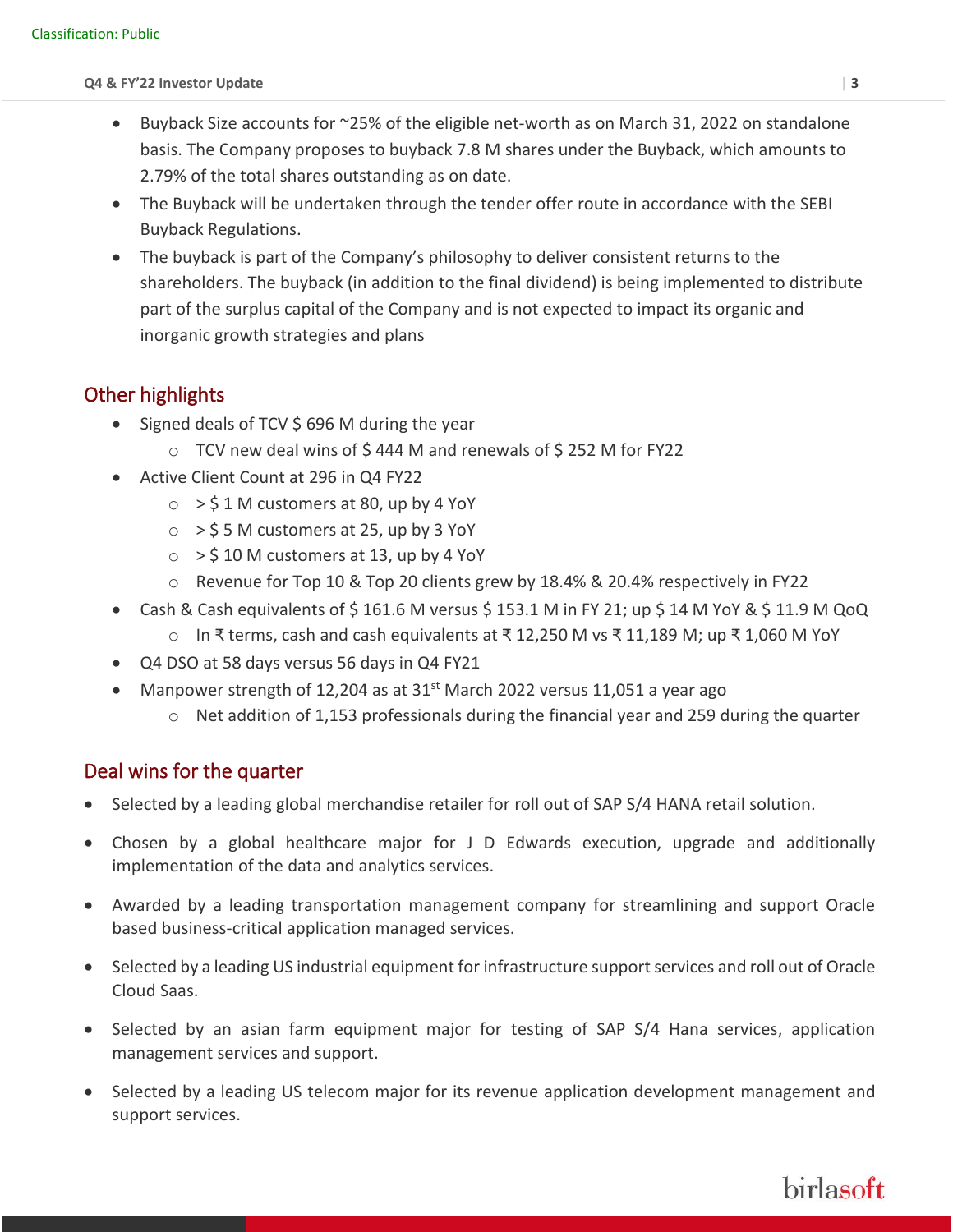- Chosen by a leading global business process services company to integrate and modernize its mobility platform helping it to enhance customer experience by implementation of data and analytics services.
- Awarded by a leading US infrastructure services provider for its application managed services and support of J D Edwards applications stack.
- Chosed by a leading global healthcare major for application programming interface (API) and support services.

### **Business Highlights & Recognition**

- Birlasoft named a **Top 15 Sourcing Standout** by ISG. Birlasoft was among the leading providers in the Booming 15 category globally, as well as for the Americas region based on Annual Contract Value (ACV) won over the last 12 months, according to the 1Q 2022 Global ISG Index™. This is the **eighth consecutive time** that Birlasoft has been featured across named categories by ISG.
- Birlasoft is now Great Place to Work<sup>®</sup>, Certified in India. The certification heightens the commitment of how the organization helps career-focused individuals find their dream job and portrays the culture and values that drive the organization towards becoming a preferred employer of choice.
- Birlasoft has been appraised at Maturity Level 5 of the CMMI Institute's Capability Maturity Model Integration (CMMI)® 2.0 for CMMI-DEV and CMMI-SVC.

### About Birlasoft

### **Enterprise to the Power of DigitalTM**

Birlasoft combines the power of domain, enterprise and digital technologies to reimagine business processes for customers and their ecosystem. Its consultative and design thinking approach makes societies more productive by helping customers run businesses. As part of the multibillion dollar diversified The **CK Birla Group**, Birlasoft, with its 12,200+ professionals, is committed to continuing its 160-year heritage of building sustainable communities. For further information, visit [www.Birlasoft.com.](http://www.birlasoft.com/)

### **For further information please contact:**

**Vikas Jadhav** Investor Relations +91 9545450975 [vikas.jadhav@birlasoft.com](mailto:vikas.jadhav@birlasoft.com) 

**Satinder Juneja** Media Relations +91 9810272241 [satinder.juneja@birlasoft.com](mailto:satinder.juneja@birlasoft.com)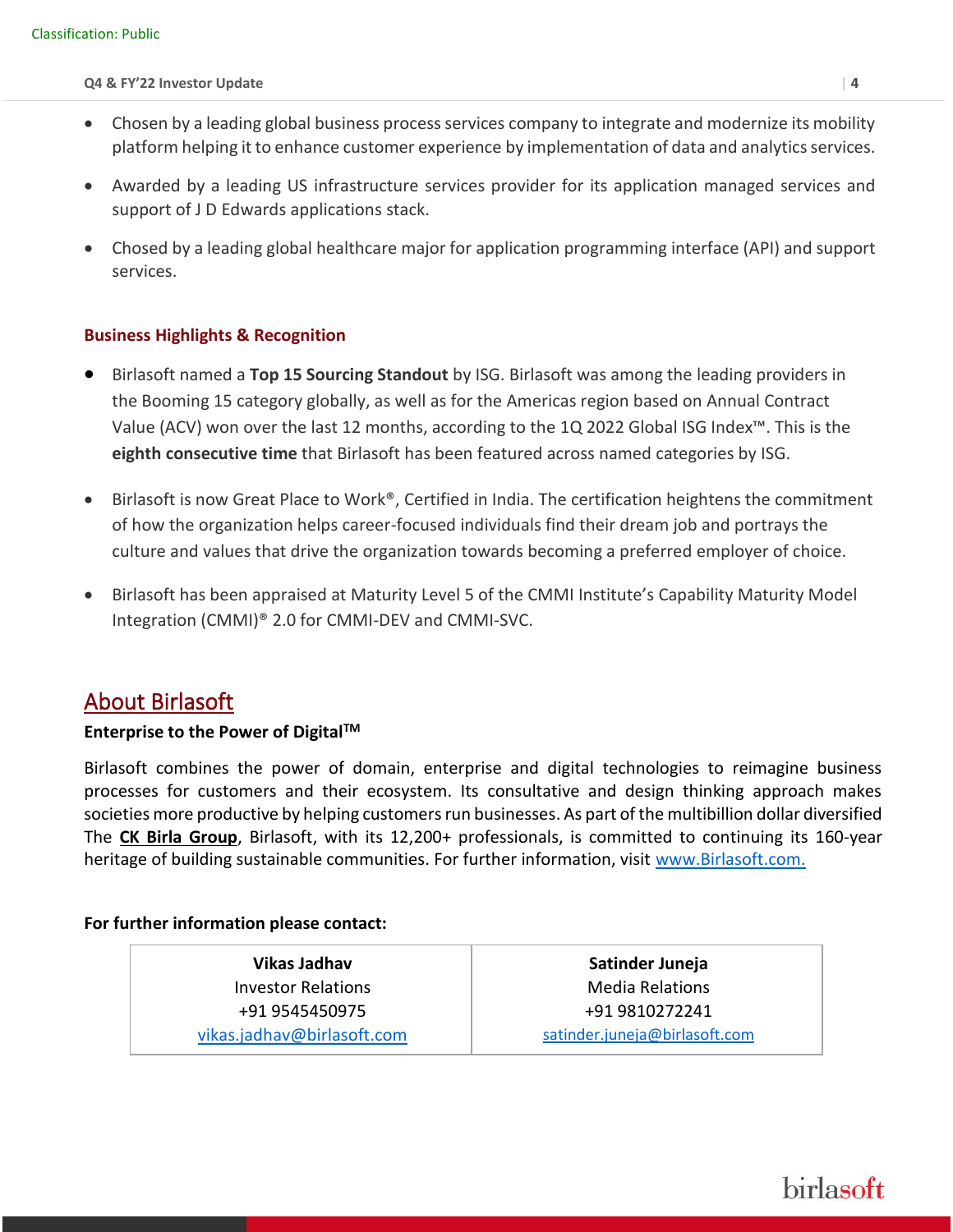

# *<u>Internative Update Birlasoft</u>*



| <b>Buyback at</b>                             | <b>Final dividend</b> | <b>S 696 M</b>       |
|-----------------------------------------------|-----------------------|----------------------|
| $\frac{1}{4}$ ₹ 500/- per share $\frac{1}{4}$ | ₹3.00 per share       | <b>TCV Deal wins</b> |

# **Key Metrics**

## Revenues by

| <b>Client Geography</b> | <b>Quarter Ended</b> |                |                |                |                |  |
|-------------------------|----------------------|----------------|----------------|----------------|----------------|--|
|                         | <b>Q4 FY21</b>       | <b>Q1 FY22</b> | <b>Q2 FY22</b> | <b>Q3 FY22</b> | <b>Q4 FY22</b> |  |
| Americas                | 79.0%                | 80.7%          | 82.2%          | 82.9%          | 82.2%          |  |
| Europe                  | 12.5%                | 11.8%          | 10.5%          | 10.7%          | 11.2%          |  |
| Rest of the World       | 8.5%                 | 7.5%           | 7.3%           | 6.4%           | 6.6%           |  |
| Total                   | 100.0%               | 100.0%         | 100.0%         | 100.0%         | 100.0%         |  |

| <b>Revenue by Industry Verticals</b> | <b>Quarter Ended</b> |                |                |                |                |  |
|--------------------------------------|----------------------|----------------|----------------|----------------|----------------|--|
|                                      | <b>Q4 FY21</b>       | <b>Q1 FY22</b> | <b>Q2 FY22</b> | <b>Q3 FY22</b> | <b>Q4 FY22</b> |  |
| Manufacturing                        | 42.3%                | 44.2%          | 43.4%          | 45.2%          | 46.1%          |  |
| <b>BFSI</b>                          | 18.3%                | 17.5%          | 18.1%          | 17.7%          | 17.2%          |  |
| Energy & Utilities                   | 14.8%                | 14.9%          | 14.3%          | 14.8%          | 15.1%          |  |
| Lifesciences                         | 24.6%                | 23.4%          | 24.2%          | 22.3%          | 21.6%          |  |
| Total                                | 100.0%               | 100.0%         | 100.0%         | 100.0%         | 100.0%         |  |

| <b>Revenue by Service Offerings</b>  | <b>Quarter Ended</b> |                |                |                |                |  |
|--------------------------------------|----------------------|----------------|----------------|----------------|----------------|--|
|                                      | <b>Q4 FY21</b>       | <b>Q1 FY22</b> | <b>Q2 FY22</b> | <b>Q3 FY22</b> | <b>Q4 FY22</b> |  |
| Business & Technology Transformation | 35.5%                | 37.1%          | 36.9%          | 36.7%          | 36.5%          |  |
| <b>Enterprise Solutions</b>          | 44.7%                | 43.1%          | 41.0%          | 41.6%          | 40.9%          |  |
| Cloud & Base Services                | 19.8%                | 19.8%          | 22.1%          | 21.7%          | 22.6%          |  |
| Total                                | 100.0%               | 100.0%         | 100.0%         | 100.0%         | 100.0%         |  |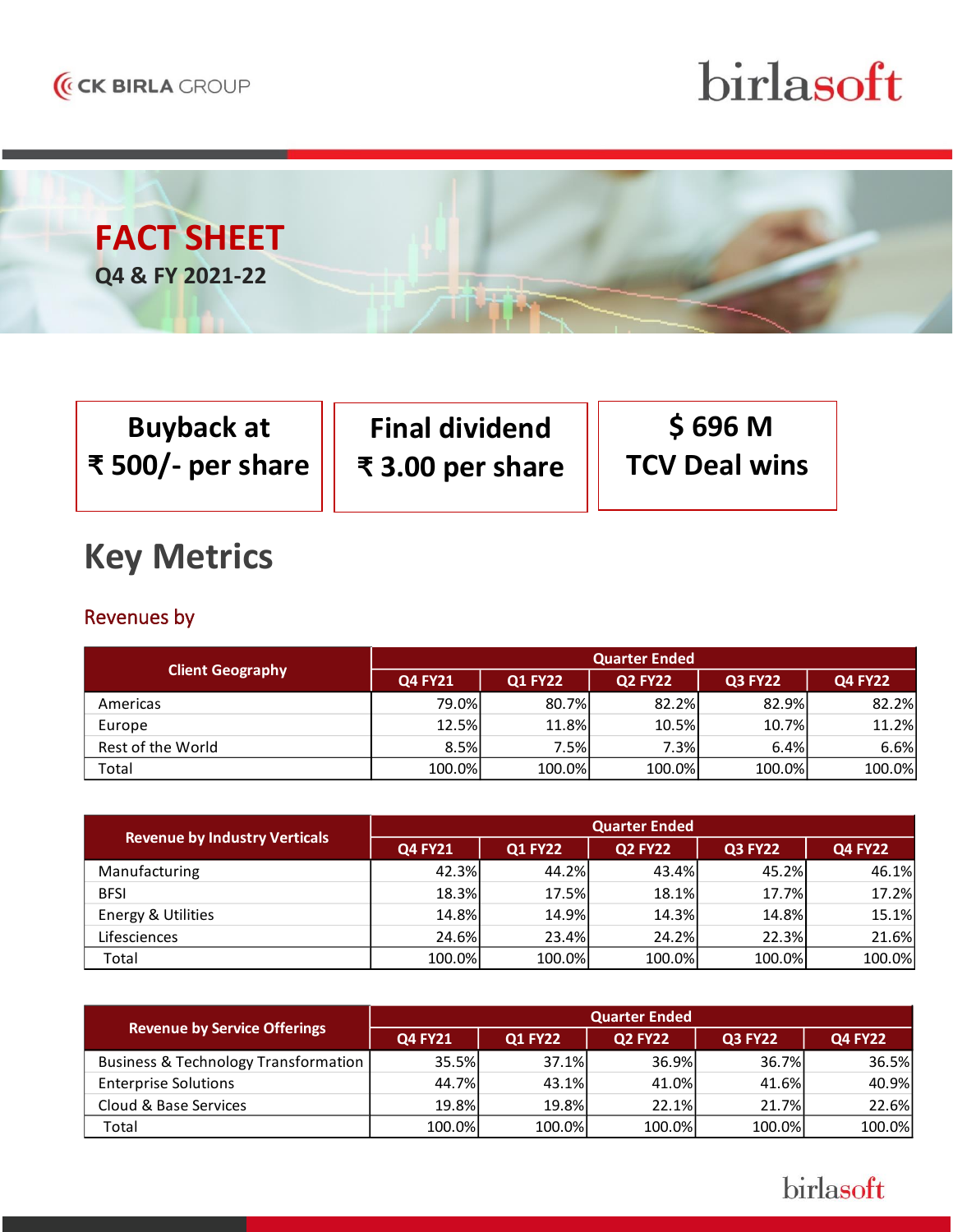| <b>Revenues by Contract Type</b> | <b>Quarter Ended</b> |                |                |                |                |  |  |
|----------------------------------|----------------------|----------------|----------------|----------------|----------------|--|--|
|                                  | <b>Q4 FY21</b>       | <b>Q1 FY22</b> | <b>Q2 FY22</b> | <b>Q3 FY22</b> | <b>Q4 FY22</b> |  |  |
| Time & Material                  | 39.5%                | 41.6%          | 43.0%          | 41.8%          | 39.3%          |  |  |
| Fixed Price, Fixed Monthly       | 60.5%                | 58.4%          | 57.0%          | 58.2%l         | 60.7%          |  |  |
| Total                            | 100.0%               | 100.0%         | 100.0%         | 100.0%         | 100.0%         |  |  |

| <b>Revenues Mix</b> | <b>Quarter Ended</b> |                |                |                |                |  |
|---------------------|----------------------|----------------|----------------|----------------|----------------|--|
|                     | <b>Q4 FY21</b>       | <b>O1 FY22</b> | <b>Q2 FY22</b> | <b>Q3 FY22</b> | <b>Q4 FY22</b> |  |
| Onsite              | 53.9%                | 51.4%          | 50.8%          | 50.5%          | 50.1%          |  |
| Offshore            | 46.1%                | 48.6%          | 49.2%          | 49.5%          | 49.9%          |  |
| Total               | 100.0%               | 100.0%         | 100.0%         | 100.0%         | 100.0%         |  |

| <b>Deal Wins - New</b>               | Q4 FY21 | <b>Q1 FY22</b> | <b>Q2 FY22</b> | <b>Q3 FY22</b> | O4 FY22    |
|--------------------------------------|---------|----------------|----------------|----------------|------------|
| Total Contract Value (TCV) - in \$ M | 162     | 94             | 104            | 171<br>┸᠘┸     | 1つに<br>⊥∠⊐ |

| <b>Currency Mix of Revenue</b> | <b>Quarter Ended</b> |                |                |                |                |  |
|--------------------------------|----------------------|----------------|----------------|----------------|----------------|--|
|                                | <b>Q4 FY21</b>       | <b>Q1 FY22</b> | <b>Q2 FY22</b> | <b>Q3 FY22</b> | <b>Q4 FY22</b> |  |
| <b>USD</b>                     | 79.6%                | 81.0%          | 83.4%          | 85.2%          | 84.5%          |  |
| GBP                            | 2.0%                 | 1.6%           | 1.4%           | 1.5%           | 1.5%           |  |
| <b>EUR</b>                     | 7.5%                 | 6.9%           | 5.4%           | 4.6%           | 5.2%           |  |
| Others                         | 10.9%                | 10.5%          | 9.8%           | 8.7%           | 8.7%           |  |
| Total                          | 100.0%               | 100.0%         | 100.0%         | 100.0%         | 100.0%         |  |

| Exchange Rate (₹/US \$) | <b>Quarter Ended</b> |                |                |                |                |  |
|-------------------------|----------------------|----------------|----------------|----------------|----------------|--|
|                         | <b>Q4 FY21</b>       | <b>Q1 FY22</b> | <b>Q2 FY22</b> | <b>Q3 FY22</b> | <b>Q4 FY22</b> |  |
| Period Average          | 73.23                | 73.65          | 73.87          | 74.73          | 75.22 l        |  |
| Period End              | 73.11                | 74.33          | 74.23          | 74.33          | 75.79 I        |  |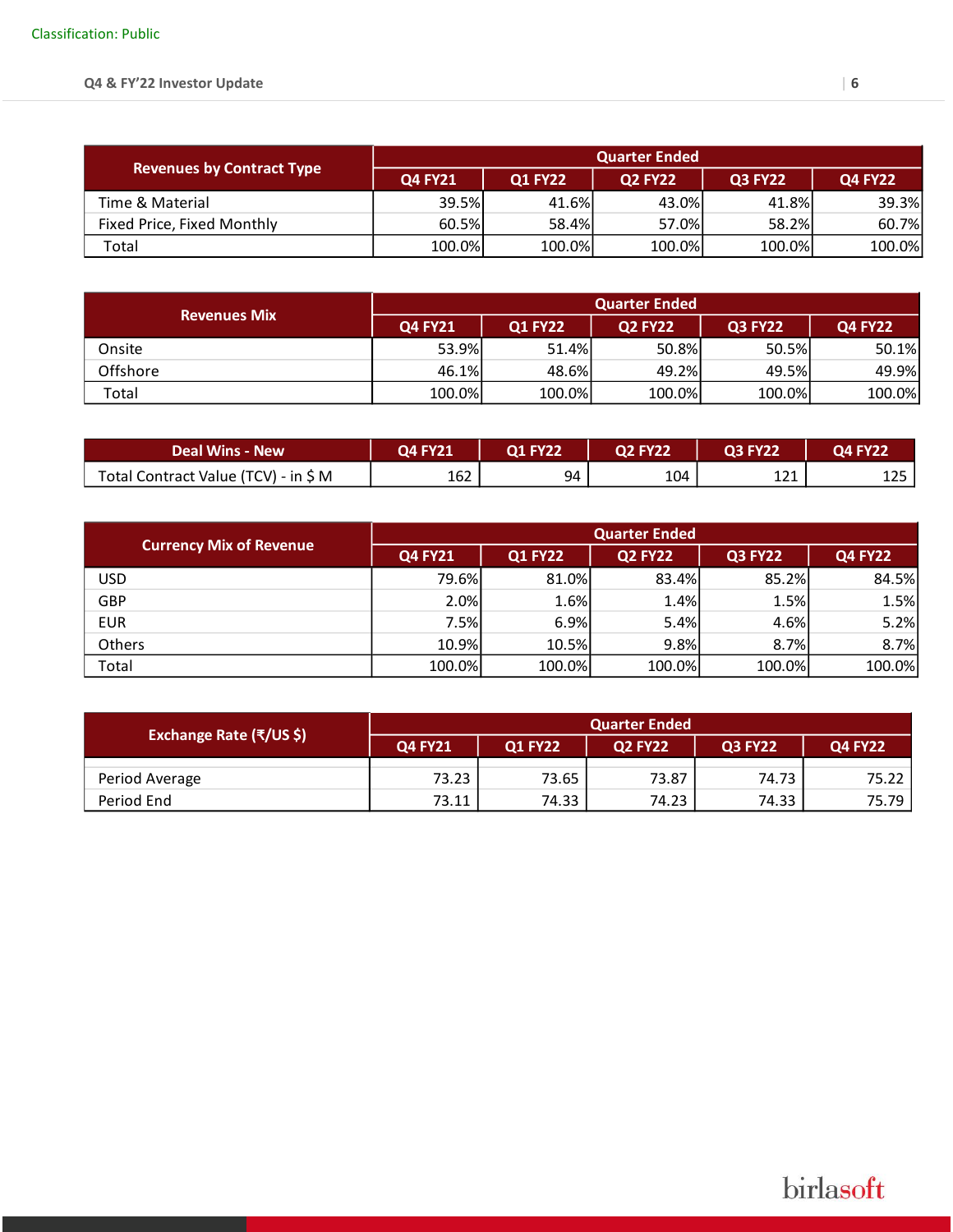| <b>Client Data</b>                   | <b>Quarter Ended</b> |                |                |                |                |  |
|--------------------------------------|----------------------|----------------|----------------|----------------|----------------|--|
|                                      | <b>Q4 FY21</b>       | <b>Q1 FY22</b> | <b>Q2 FY22</b> | <b>Q3 FY22</b> | <b>Q4 FY22</b> |  |
|                                      |                      |                |                |                |                |  |
| No of Active Clients                 | 291                  | 291            | 280            | 285            | 296            |  |
| Clients added - QoQ                  | (4)                  | -              | (11)           | 5              | 11             |  |
| No of million \$ clients (LTM)       |                      |                |                |                |                |  |
| US\$ 1mn+ Clients                    | 76                   | 77             | 76             | 77             | 80             |  |
| US\$ 5mn+ Clients                    | 22                   | 22             | 20             | 21             | 25             |  |
| US\$ 10mn+ Clients                   | 9                    | 10             | 12             | 12             | 13             |  |
| Client Contribution to Revenue (LTM) |                      |                |                |                |                |  |
| Top 5                                | 32.8%                | 30.5%          | 29.7%          | 29.3%          | 29.9%          |  |
| Top 10                               | 45.1%                | 44.4%          | 45.2%          | 45.5%          | 45.7%          |  |
| Top 20                               | 60.7%                | 60.4%          | 61.2%          | 61.1%          | 61.3%          |  |

*LTM - last twelve months*

| <b>DSO</b>                      | <b>Quarter Ended</b> |                |                |                |                |  |
|---------------------------------|----------------------|----------------|----------------|----------------|----------------|--|
|                                 | <b>Q4 FY21</b>       | <b>Q1 FY22</b> | <b>Q2 FY22</b> | <b>Q3 FY22</b> | <b>Q4 FY22</b> |  |
| Days Sales Outstanding - Billed | 56                   | 54             | 54             | 55             | 58             |  |

|                          |                | <b>Quarter Ended</b> |                |                |                |  |  |
|--------------------------|----------------|----------------------|----------------|----------------|----------------|--|--|
| <b>Headcount Metrics</b> | <b>Q4 FY21</b> | <b>Q1 FY22</b>       | <b>Q2 FY22</b> | <b>Q3 FY22</b> | <b>Q4 FY22</b> |  |  |
|                          |                |                      |                |                |                |  |  |
| <b>Total Headcount</b>   | 11,051         | 11,508               | 12,065         | 11,945         | 12,204         |  |  |
| Technical                | 9,994          | 10,445               | 10,945         | 10,841         | 11,033         |  |  |
| Sales & Support          | 1,057          | 1,063                | 1,120          | 1,104          | 1,171          |  |  |
| <b>Women Employees</b>   | 2,466          | 2,556                | 2,749          | 2,743          | 2,775          |  |  |
|                          |                |                      |                |                |                |  |  |
| Attrition (LTM)          | 11.6%          | 16.5%                | 24.2%          | 31.4%          | 34.3%          |  |  |
|                          |                |                      |                |                |                |  |  |
| Utilization              | 82.8%          | 85.0%                | 85.8%          | 85.4%          | 85.2%          |  |  |
|                          |                |                      |                |                |                |  |  |

|                              | <b>Quarter Ended</b> |                  |                |                |                |  |  |
|------------------------------|----------------------|------------------|----------------|----------------|----------------|--|--|
| <b>Hedge Book</b>            | <b>Q4 FY21</b>       | <b>Q1 FY22</b>   | <b>Q2 FY22</b> | <b>Q3 FY22</b> | <b>Q4 FY22</b> |  |  |
| USD Mn                       | 83.0                 | 95.4             | 96.9           | 95.5           | 93.9           |  |  |
| Average rate in $\bar{\tau}$ | 76.5                 | 76.0             | 76.3           | 77.0           | 77.5           |  |  |
| GBP Mn                       | 1.1                  | $2.2\phantom{0}$ | 1.8            | 5.0            | 5.0            |  |  |
| Average rate in ₹            | 101.5                | 104.8            | 106.1          | 104.8          | 105.0          |  |  |
| Euro Mn                      | 7.8                  | 10.7             | 8.7            | 2.8            | 2.8            |  |  |
| Average rate in $\bar{z}$    | 91.4                 | 92.0             | 92.6           | 91.5           | 90.6           |  |  |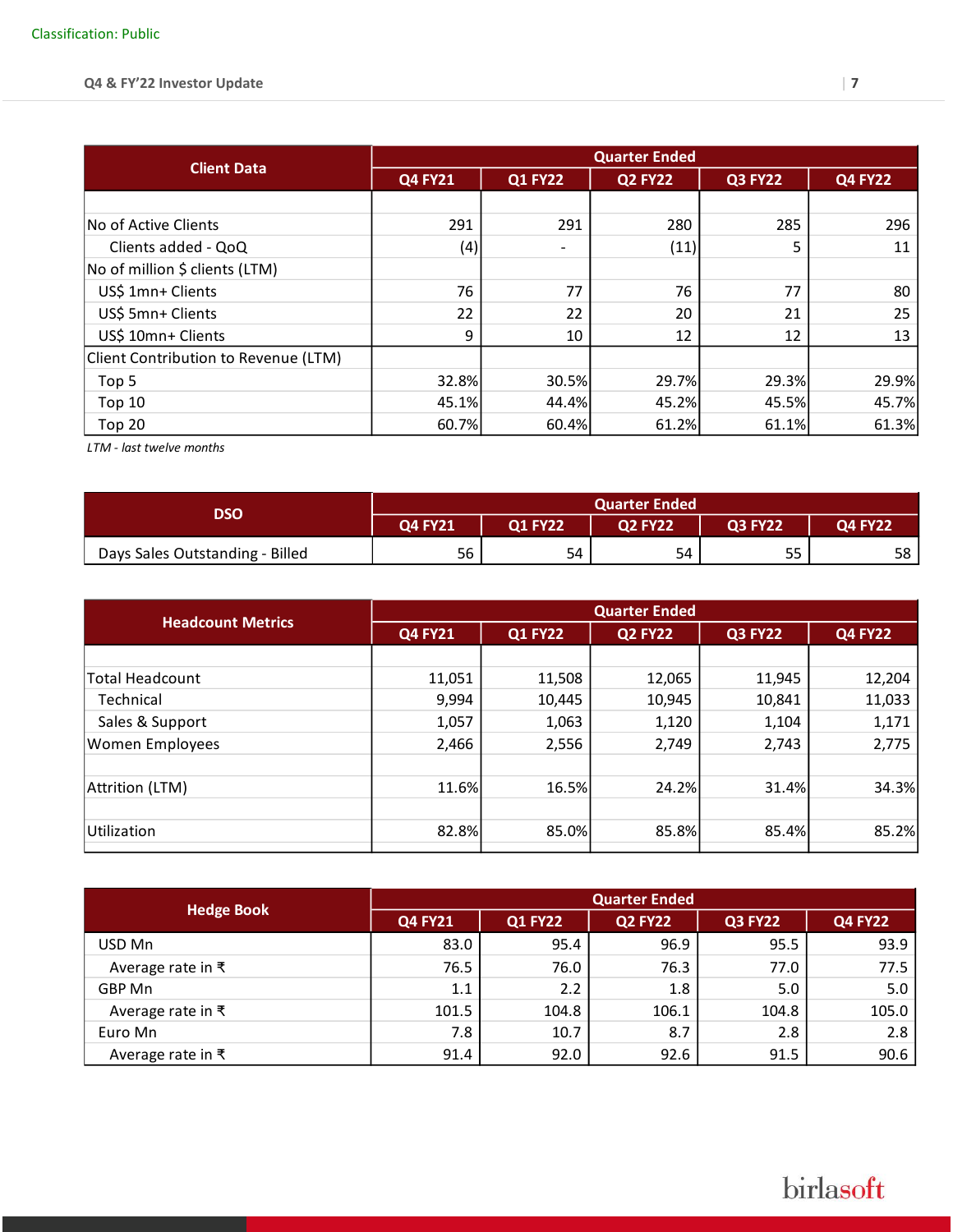## Consolidated Income Statement for quarter ended Mar 31, 2022

| <b>Particulars</b>             |                |                  |                |         |            |
|--------------------------------|----------------|------------------|----------------|---------|------------|
| <b>Quarter ended</b>           | 31-Mar-21      | 31-Dec-21        | 31-Mar-22      |         |            |
|                                | <b>Audited</b> | <b>Unaudited</b> | <b>Audited</b> | QoQ     | <b>YoY</b> |
| <b>Revenue from operations</b> | 123.3          | 143.4            | 146.4          | 2.1%    | 18.8%      |
| <b>Expenses</b>                |                |                  |                |         |            |
| Employee benefits expense      | 73.1           | 81.2             | 83.7           |         |            |
| Other expenses                 | 29.4           | 40.5             | 39.5           |         |            |
| <b>EBITDA</b>                  | 20.8           | 21.8             | 23.2           | 6.5%    | 11.5%      |
| <b>EBITDA Margin %</b>         | 16.9%          | 15.2%            | 15.8%          | 66 bps  | $-103$ bps |
| Depreciation & amortization    | 2.4            | 2.5              | 2.7            |         |            |
| <b>EBIT</b>                    | 18.4           | 19.3             | 20.5           | 6.6%    | 11.8%      |
| <b>EBIT Margin %</b>           | 14.9%          | 13.4%            | 14.0%          | 60 bps  | -87 bps    |
| Other income (net)             | 0.7            | 1.7              | 3.0            |         |            |
| Finance costs                  | 0.4            | 0.4              | 0.5            |         |            |
| <b>Profit before tax (PBT)</b> | 18.7           | 20.6             | 23.1           | 12.3%   | 23.5%      |
| Total tax expense              | 5.2            | 5.3              | 5.4            |         |            |
| Profit for the period (PAT)    | 13.5           | 15.2             | 17.7           | 15.9%   | 30.7%      |
| PAT Margin %                   | 11.0%          | 10.6%            | 12.1%          | 145 bps | 110 bps    |

| <b>Particulars</b>                 |                |                  |                |         |            |
|------------------------------------|----------------|------------------|----------------|---------|------------|
| <b>Quarter ended</b>               | 31-Mar-21      | 31-Dec-21        | 31-Mar-22      |         |            |
|                                    | <b>Audited</b> | <b>Unaudited</b> | <b>Audited</b> | QoQ     | <b>YoY</b> |
| <b>Revenue from operations</b>     | 9,029          | 10,719           | 11,014         | 2.8%    | 22.0%      |
| <b>Expenses</b>                    |                |                  |                |         |            |
| Employee benefits expense          | 5,354          | 6,068            | 6,297          |         |            |
| Other expenses                     | 2,151          | 3,023            | 2,972          |         |            |
| <b>EBITDA</b>                      | 1,524          | 1,628            | 1,745          | 7.2%    | 14.5%      |
| <b>EBITDA Margin %</b>             | 16.9%          | 15.2%            | 15.8%          | 66 bps  | $-103$ bps |
| Depreciation & amortization        | 178            | 188              | 200            |         |            |
| <b>EBIT</b>                        | 1,346          | 1,440            | 1,546          | 7.3%    | 14.8%      |
| <b>EBIT Margin %</b>               | 14.9%          | 13.4%            | 14.0%          | 60 bps  | -87 bps    |
| Other income (net)                 | 51             | 128              | 226            |         |            |
| Finance costs                      | 29             | 31               | 36             |         |            |
| <b>Profit before tax (PBT)</b>     | 1,368          | 1,536            | 1,736          | 13.0%   | 26.9%      |
| Total tax expense                  | 378            | 397              | 407            |         |            |
| <b>Profit for the period (PAT)</b> | 990            | 1,140            | 1,329          | 16.6%   | 34.3%      |
| PAT Margin %                       | 11.0%          | 10.6%            | 12.1%          | 145 bps | 110 bps    |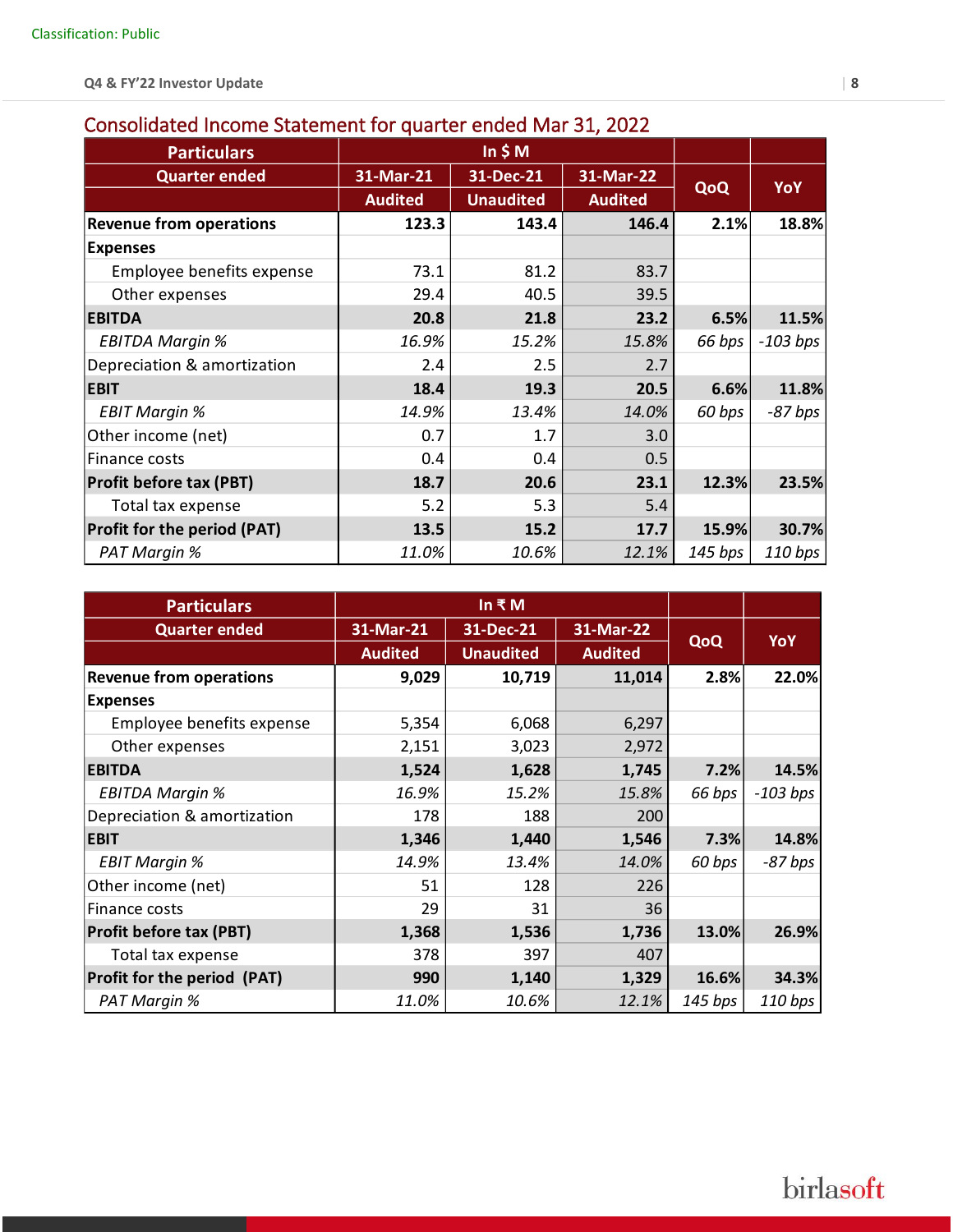## Consolidated Income Statement for Year ended Mar 31, 2022

| <b>Particulars</b>                 | in $$M$        |                | in $\bar{x}$ M |                |                |         |
|------------------------------------|----------------|----------------|----------------|----------------|----------------|---------|
| <b>Year ended</b>                  | 31-Mar-21      | 31-Mar-22      | <b>YoY</b>     | 31-Mar-21      | 31-Mar-22      | YoY     |
|                                    | <b>Audited</b> | <b>Audited</b> |                | <b>Audited</b> | <b>Audited</b> |         |
| <b>Revenue from operations</b>     | 479.6          | 555.2          | 15.8%          | 35,557         | 41,304         | 16.2%   |
| <b>Expenses</b>                    |                |                |                |                |                |         |
| Employee benefits expense          | 286.9          | 318.4          | 11.0%          | 21,267         | 23,689         | 11.4%   |
| Other expenses                     | 121.3          | 150.7          | 24.3%          | 8,998          | 11,214         | 24.6%   |
| <b>EBITDA</b>                      | 71.5           | 86.0           | 20.4%          | 5,292          | 6,401          | 21.0%   |
| <b>EBITDA Margin %</b>             | 14.9%          | 15.5%          | 60 bps         | 14.9%          | 15.5%          | 60 bps  |
| Depreciation & amortization        | 10.8           | 10.3           |                | 804            | 765            |         |
| <b>EBIT</b>                        | 60.6           | 75.7           | 24.9%          | 4,489          | 5,636          | 25.6%   |
| <b>EBIT Margin %</b>               | 12.6%          | 13.6%          | 100 bps        | 12.6%          | 13.6%          | 100 bps |
| Other income (net)                 | 2.6            | 8.9            |                | 190            | 662            |         |
| Finance costs                      | 1.8            | 1.7            |                | 130            | 130            |         |
| <b>Profit before tax (PBT)</b>     | 61.5           | 82.9           | 34.8%          | 4,548          | 6,167          | 35.6%   |
| Total tax expense                  | 18.1           | 20.6           |                | 1,340          | 1,530          |         |
| <b>Profit for the period (PAT)</b> | 43.4           | 62.3           | 43.6%          | 3,208          | 4,636          | 44.5%   |
| PAT Margin %                       | 9.0%           | 11.2%          | 220 bps        | 9.0%           | 11.2%          | 220 bps |

### Consolidated Balance Sheet Statement

| <b>Particulars as at</b>             | \$M       |             |           | ₹M        |             |           |  |
|--------------------------------------|-----------|-------------|-----------|-----------|-------------|-----------|--|
|                                      | 31-Mar-21 | 31-Dec-21   | 31-Mar-22 | 31-Mar-21 | 31-Dec-21   | 31-Mar-22 |  |
| <b>ASSETS</b>                        | (Audited) | (Unaudited) | (Audited) | (Audited) | (Unaudited) | (Audited) |  |
| <b>Non-current assets</b>            |           |             |           |           |             |           |  |
| Property, plant and equipment        | 16.7      | 17.9        | 19.4      | 1,221     | 1,332       | 1,468     |  |
| Right-of-use assets                  | 16.1      | 15.8        | 14.7      | 1,179     | 1,173       | 1,116     |  |
| Capital work-in-progress             | 0.9       | 1.1         | 0.2       | 65        | 79          | 17        |  |
| Goodwill                             | 61.2      | 60.7        | 60.3      | 4,476     | 4,514       | 4,568     |  |
| Other intangible assets              | 1.4       | 1.3         | 1.2       | 105       | 100         | 94        |  |
| Intangible assets under development  |           |             | 0.2       |           |             | 11        |  |
| <b>Financial assets</b>              |           |             |           |           |             |           |  |
| Investments                          |           | 6.7         | 7.1       |           | 501         | 541       |  |
| Other financial assets               | 4.8       | 1.9         | 2.1       | 353       | 142         | 162       |  |
| Income tax assets (net)              | 5.8       | 5.2         | 6.2       | 422       | 389         | 471       |  |
| Deferred tax assets (net)            | 12.1      | 11.8        | 12.1      | 882       | 878         | 920       |  |
| Other non-current assets             | 2.6       | 1.8         | 1.8       | 187       | 130         | 133       |  |
|                                      |           |             |           |           |             |           |  |
| <b>Current assets</b>                |           |             |           |           |             |           |  |
| <b>Financial assets</b>              |           |             |           |           |             |           |  |
| Investments                          | 78.1      | 90.8        | 103.7     | 5,710     | 6,752       | 7,861     |  |
| Trade receivables                    |           |             |           |           |             |           |  |
| <b>Billed</b>                        | 70.9      | 96.9        | 89.8      | 5,182     | 7,201       | 6,812     |  |
| Unbilled                             | 15.5      | 17.3        | 22.1      | 1,135     | 1,283       | 1,676     |  |
| Cash and cash equivalents            | 63.8      | 51.5        | 38.3      | 4,661     | 3,828       | 2,906     |  |
| Other balances with banks & deposits | 8.4       | 3.6         | 12.2      | 613       | 265         | 922       |  |
| Other financial assets               | 8.6       | 5.8         | 2.7       | 627       | 431         | 203       |  |
| Other current assets                 | 42.8      | 51.7        | 52.2      | 3,125     | 3,844       | 3,954     |  |
| <b>TOTAL ASSETS</b>                  | 409.7     | 441.8       | 446.3     | 29,944    | 32,840      | 33,833    |  |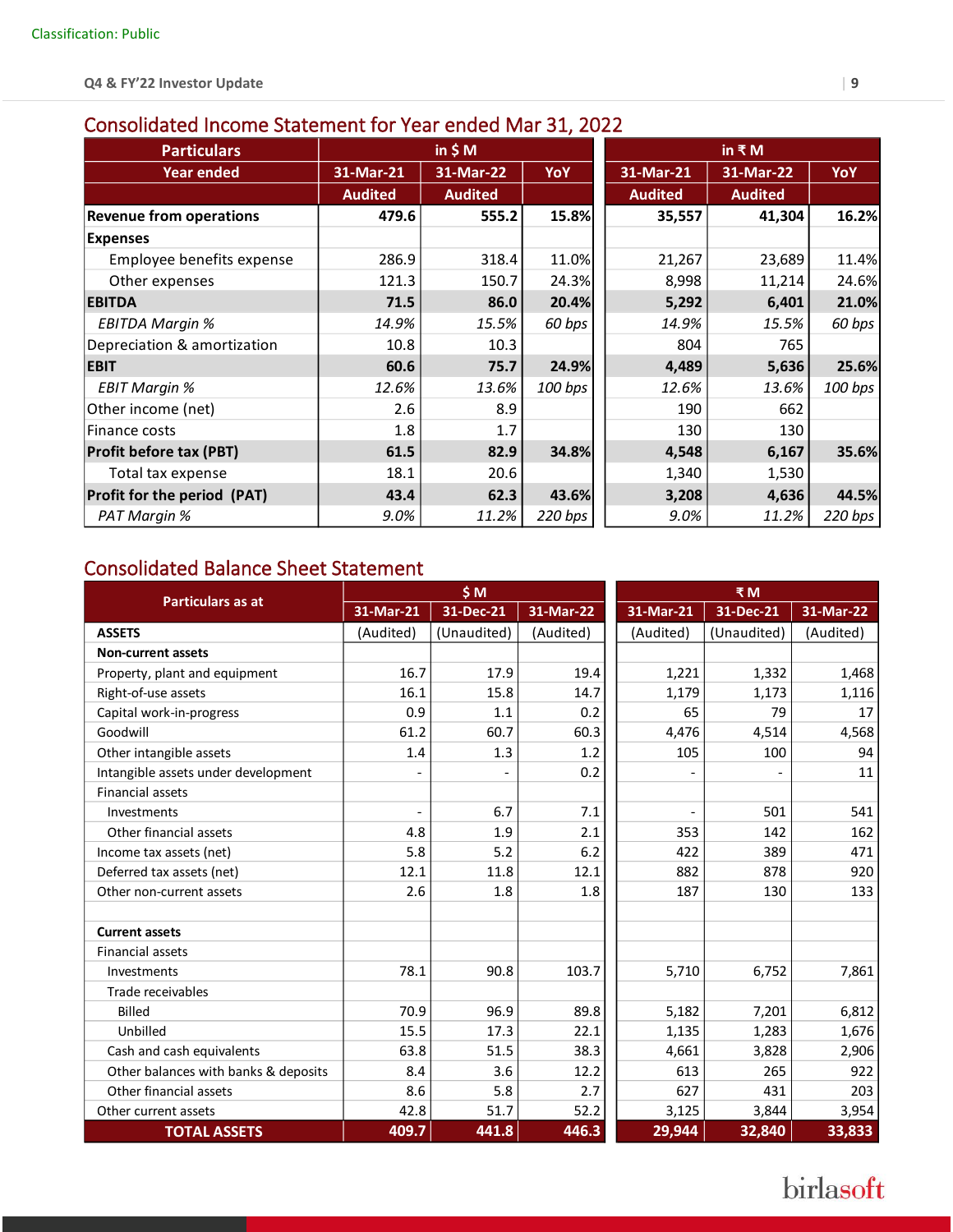|                                     | \$M\$     |             |           | ₹M        |             |           |  |
|-------------------------------------|-----------|-------------|-----------|-----------|-------------|-----------|--|
| <b>Particulars as at</b>            | 31-Mar-21 | 31-Dec-21   | 31-Mar-22 | 31-Mar-21 | 31-Dec-21   | 31-Mar-22 |  |
|                                     | (Audited) | (Unaudited) | (Audited) | (Audited) | (Unaudited) | (Audited) |  |
| <b>EQUITY AND LIABILITIES</b>       |           |             |           |           |             |           |  |
| Equity share capital                | 7.6       | 7.5         | 7.4       | 555       | 557         | 559       |  |
| Other equity                        | 290.5     | 318.0       | 333.4     | 21,245    | 23,640      | 25,272    |  |
|                                     |           |             |           |           |             |           |  |
| <b>Liabilities - Non-current</b>    |           |             |           |           |             |           |  |
| <b>Financial liabilities</b>        |           |             |           |           |             |           |  |
| Lease liabilities                   | 13.7      | 13.3        | 12.0      | 999       | 988         | 912       |  |
| Provisions                          | 11.0      | 11.3        | 6.5       | 803       | 841         | 492       |  |
|                                     |           |             |           |           |             |           |  |
| <b>Current liabilities</b>          |           |             |           |           |             |           |  |
| <b>Financials Liabilities</b>       |           |             |           |           |             |           |  |
| Trade payables                      | 18.0      | 27.0        | 27.6      | 1,318     | 2,010       | 2,095     |  |
| Lease liabilities                   | 3.9       | 4.0         | 4.2       | 282       | 297         | 317       |  |
| Other financial liabilities         | 28.7      | 19.4        | 22.8      | 2,096     | 1,446       | 1,725     |  |
| Other current liabilities           | 25.4      | 33.1        | 22.7      | 1,853     | 2,462       | 1,723     |  |
| Provisions                          | 3.3       | 3.2         | 5.2       | 240       | 235         | 396       |  |
| Income tax liabilities (net)        | 7.6       | 4.9         | 4.5       | 554       | 366         | 342       |  |
| <b>TOTAL EQUITY AND LIABILITIES</b> | 409.7     | 441.8       | 446.3     | 29,944    | 32,840      | 33,833    |  |

### Consolidated Cash Flow Statement for Q4 FY 22

|                                                                    |          | 31-Mar-22 |  |  |
|--------------------------------------------------------------------|----------|-----------|--|--|
| <b>Particulars</b>                                                 | ₹M       | \$M       |  |  |
| <b>Profit before tax</b>                                           | 1,736    | 23.1      |  |  |
| Items to reconcile profit before tax to net cash flows             |          |           |  |  |
| Add: non cash items                                                |          |           |  |  |
| Depreciation of property, plant and equipment & amortization of    |          |           |  |  |
| intangible assets                                                  | 200      | 2.7       |  |  |
| Allowance for doubtful debts-trade receivables (net of recoveries) | (0)      | (0.0)     |  |  |
| Share based compensation expenses                                  | 50       | 0.7       |  |  |
| Unrealized foreign exchange loss/ (gain)                           | 198      | 2.6       |  |  |
| Interest on lease liabilities                                      | 25       | 0.3       |  |  |
| Less: interest & other items                                       |          |           |  |  |
| Interest income                                                    | (81)     | (1.1)     |  |  |
| Others                                                             | (32)     | (0.4)     |  |  |
| <b>Operational cash profit</b>                                     | 2,095    | 27.8      |  |  |
| Movements in working capital                                       | (581)    | (7.7)     |  |  |
| Cash generated from operations                                     | 1,514    | 20.2      |  |  |
| Income tax (paid) / received                                       | (540)    | (7.1)     |  |  |
| Net cash flow (used in)/from investing activities                  | (1, 208) | (15.9)    |  |  |
| Net cash flow (used in) financing activities                       | (30)     | (0.4)     |  |  |
| <b>Balance cash Flow</b>                                           | (264)    | (3.3)     |  |  |
| Total increase/(decrease) in cash balance                          | (264)    | (3.3)     |  |  |
| <b>Opening cash balance</b>                                        | 4,092    | 56.1      |  |  |
| Foreign exchange fluctuation                                       |          | (2.3)     |  |  |
| <b>Total cash balance</b>                                          | 3,828    | 50.5      |  |  |